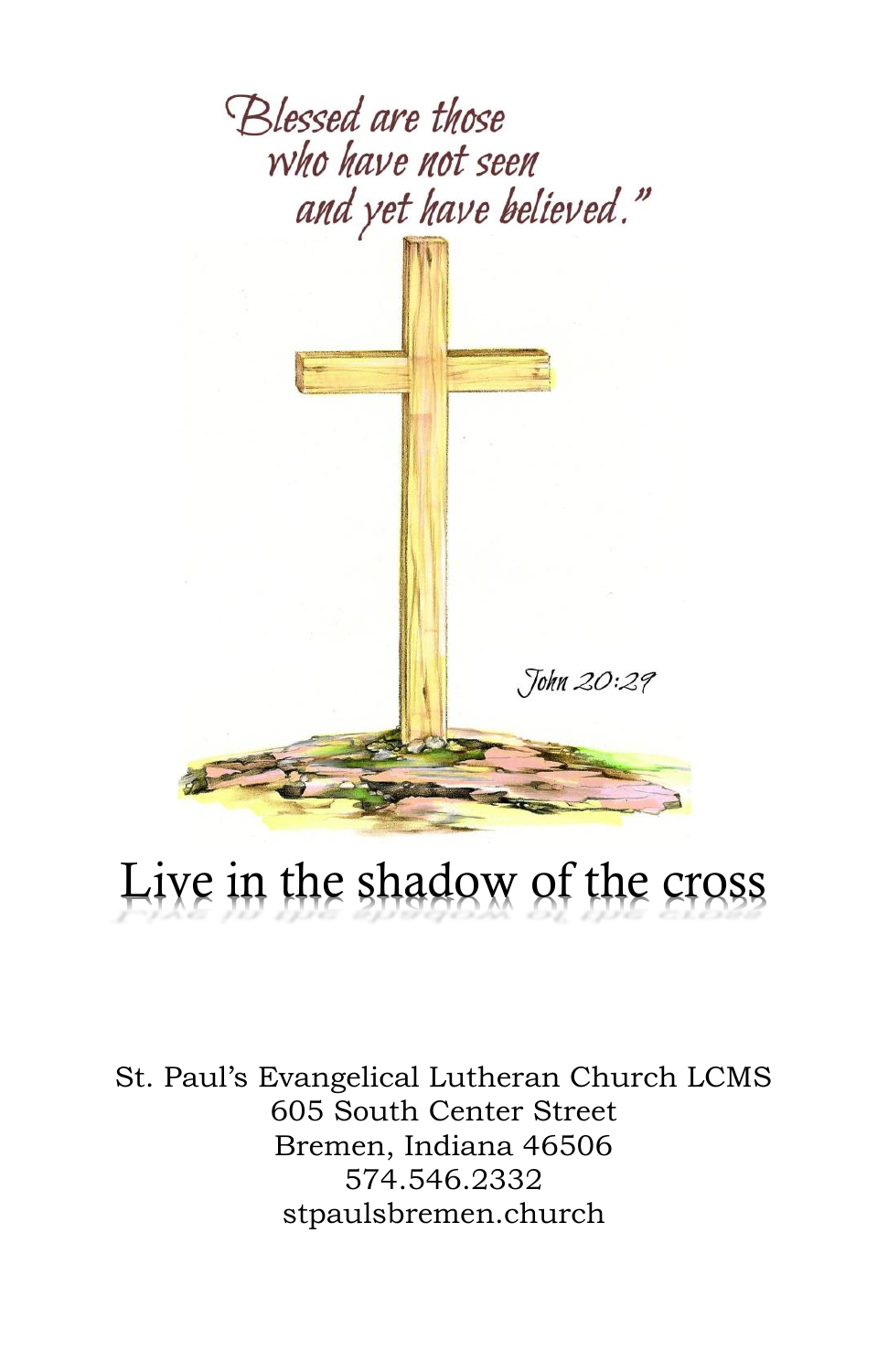One week after Christ's resurrection, Thomas comes to confident faith. He confesses, "My Lord and my God" (*Gospel*, Jn 20:28). The risen Lord had stood before him and invited the disciple to touch the nail marks. One look at Jesus' glorified body led to that joyous moment of recognition and acclamation. We welcome everyone to God's house today.

**There is a Cry Room** available for use during our worship service. It is located just outside the sanctuary. **Children Leaving the Sanctuary:** This is a matter of caring concern for your child, or the young child that you are responsible for, age 13 or younger. The Board of Lay Ministry asks that if your child needs to leave the sanctuary during the worship service, you as a parent or responsible adult will need to escort them to and from the sanctuary. Thank you

*The Lord's Supper* is a very special privilege God gives to His people. Because those who eat and drink our Lord's body and blood unworthily do so to their great harm and because the Holy Communion is a confession of the faith which is confessed at this altar, any who are not yet instructed, in doubt, or who hold a confession differing from that of this congregation and the Lutheran Church – Missouri Synod, and yet desire to receive this sacrament, are asked first to speak with the pastor or an elder.

#### **OUR OFFERINGS TO THE LORD FROM HIS BLESSINGS TO US**

Offerings remind us of the blessings God has given us and are an opportunity to thank Him for what He has done in our lives. Please place your offerings in our Offering Box located in front of the water fountains in the narthex of the church. You may also choose "e-tithing" by having a weekly deposit to St Paul's from your bank account. If you have questions on e-tithing, please contact the Church Office.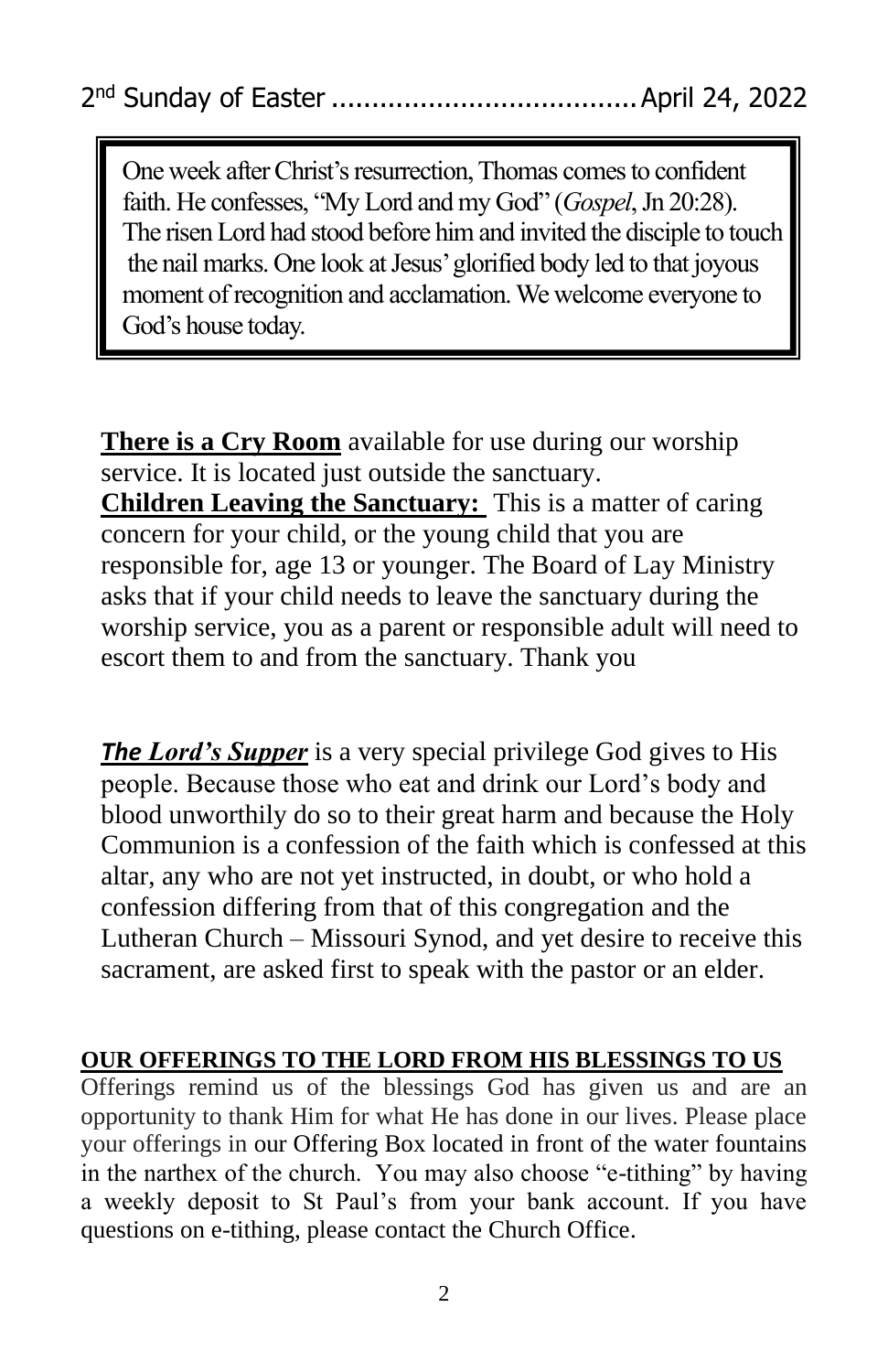#### **Bell Choir** Dance

**Hymn 482** This Joyful Eastertide

### CONFESSION AND ABSOLUTION

- **P** In the name of the Father and of the  $\pm$  Son and of the Holy Spirit.
- C **Amen.**
- P Beloved in the Lord! Let us draw near with a true heart and confess our sins unto God our Father, beseeching Him in the name of our Lord Jesus Christ to grant us forgiveness.
- $\mathbf{P}$  Our help is in the name of the Lord,
- C **who made heaven and earth.**
- $\mathbf{P}$  I said, I will confess my transgressions unto the Lord,
- C **and You forgave the iniquity of my sin.**
- P O almighty God, merciful Father,
- C **I, a poor, miserable sinner, confess unto You all my sins and iniquities with which I have ever offended You and justly deserved Your temporal and eternal punishment. But I am heartily sorry for them and sincerely repent of them, and I pray You of Your boundless mercy and for the sake of the holy, innocent, bitter sufferings and death of Your beloved Son, Jesus Christ, to be gracious and merciful to me, a poor, sinful being.**
- $\overline{P}$  Upon this your confession, I, by virtue of my office, as a called and ordained servant of the Word, announce the grace of God unto all of you, and in the stead and by the command of my Lord Jesus Christ I forgive you all your sins in the name of the Father and of the  $\pm$  Son and of the Holy Spirit.
- C **Amen.**

#### **Adult Choir** Thine Is the Glory

Thine is the glory, risen, conqu'ring Son; Endless is the vict'ry Thou or death hast won. Angels in bright raiment rolled the stone away, Kept the folded grave clothes where Thy body lay. Thine is the glory, risen, conqu'ring Son; Endless is the vict'ry Thou or death hast won.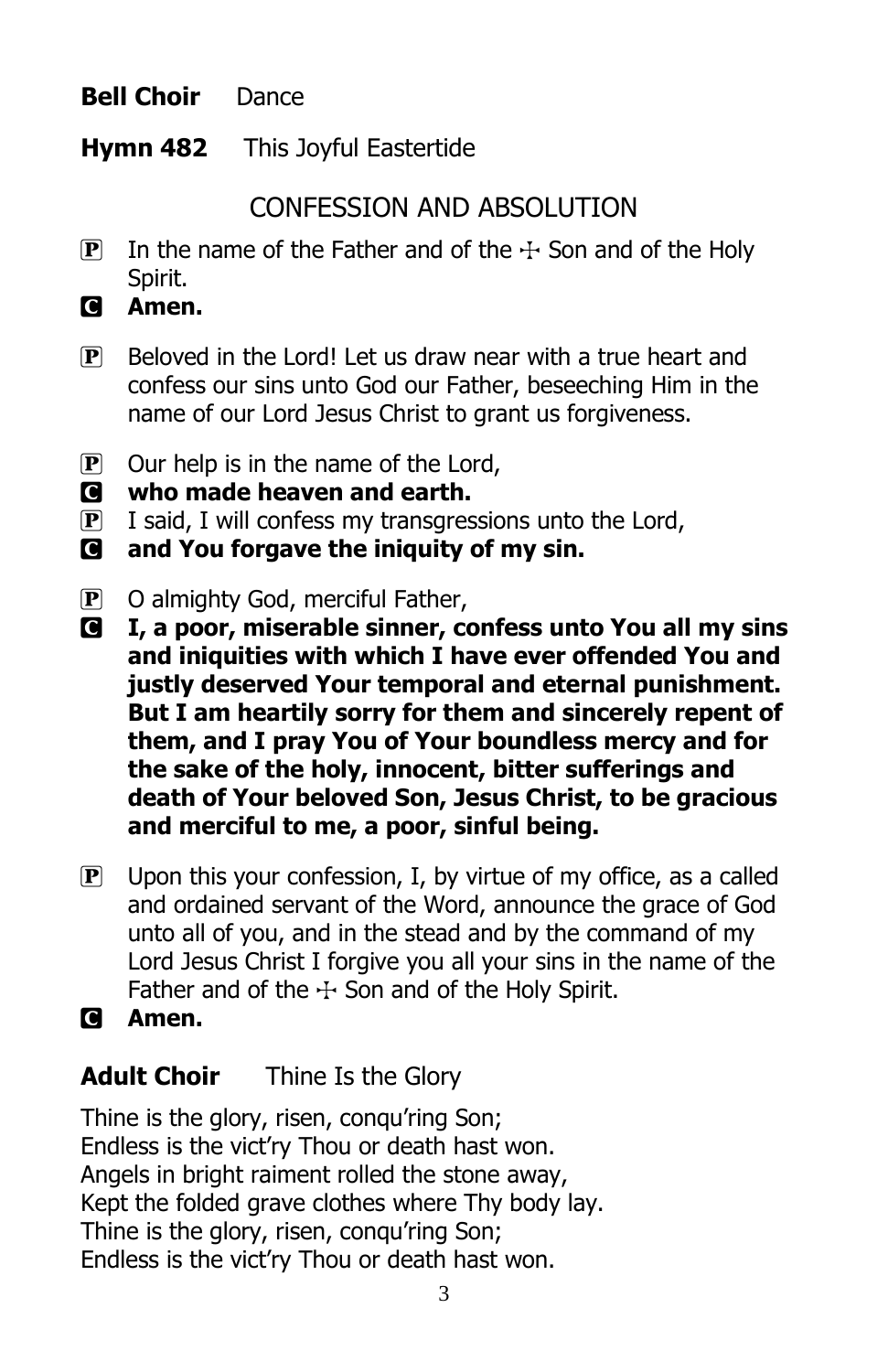Lo! Jesus meets us, risen from the tomb; Lovingly He greets us, scatters fear and gloom; Let His church with gladness hymns of triumph sing, For the Lord now liveth; death hath lost its sting. Thine is the glory, risen, conqu'ring Son; Endless is the vict'ry Thou or death hast won.

No more we doubt Thee, glorious Prince of life! Life is naught without Thee; aid us in our strife; Make us more than conqu'rors, through Thy deathless love; Bring us safe through Jordan to Thy home above. Thine is the glory, risen, conqu'ring Son; Endless is the vict'ry Thou or death hast won.

## SERVICE OF THE WORD

**Introit** 1 Peter 2:2; Psalm 105:1-5,8

- $\mathbf{P}$  Like newborn infants, long for the pure spiritual milk, that by it you may grow up to salvation—
- C **if indeed you have tasted that the Lord is good.**
- $\mathbf{P}$  Oh give thanks to the LORD; call upon His name;
- C **make known His deeds among the peoples!**
- $\overline{P}$  Sing to Him, sing praises to Him;
- C **tell of all His wondrous works!**
- $\overline{P}$  Glory in His holy name;
- C **let the hearts of those who seek the LORD rejoice!**
- $\overline{P}$  Seek the LORD and His strength;
- C **seek His presence continually!**
- $\mathbb{P}$  Remember the wondrous works that He has done,
- C **His miracles, and the judgments He uttered.**
- $\mathbf{P}$  He remembers His covenant forever,
- C **the word that He commanded, for a thousand generations.**
- **All: Glory be to the Father and to the Son and to the Holy Spirit; as it was in the beginning, is now, and will be forever. Amen.**
- $\overline{P}$  Like newborn infants, long for the pure spiritual milk, that by it you may grow up to salvation—
- C **if indeed you have tasted that the Lord is good.**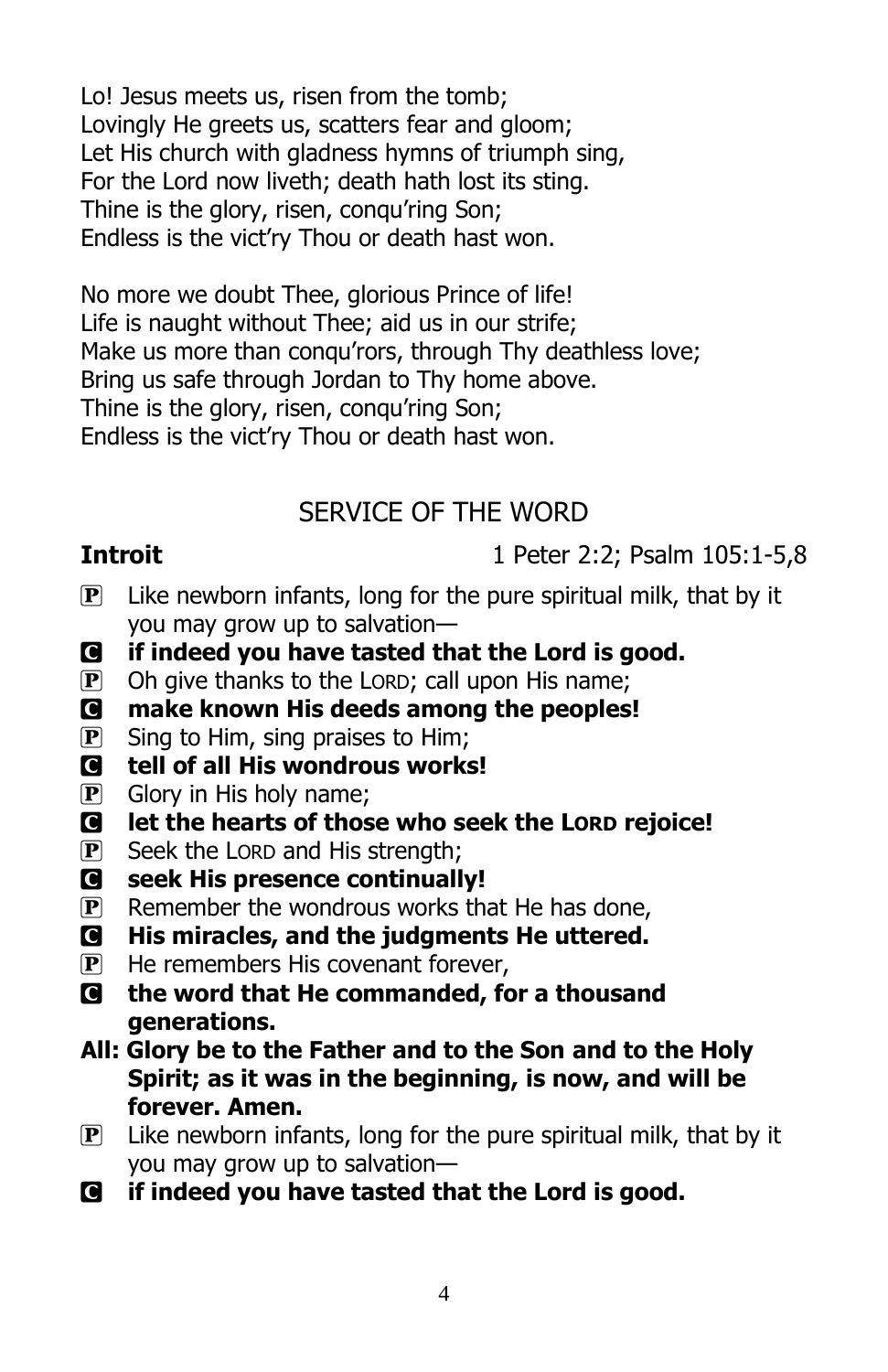

5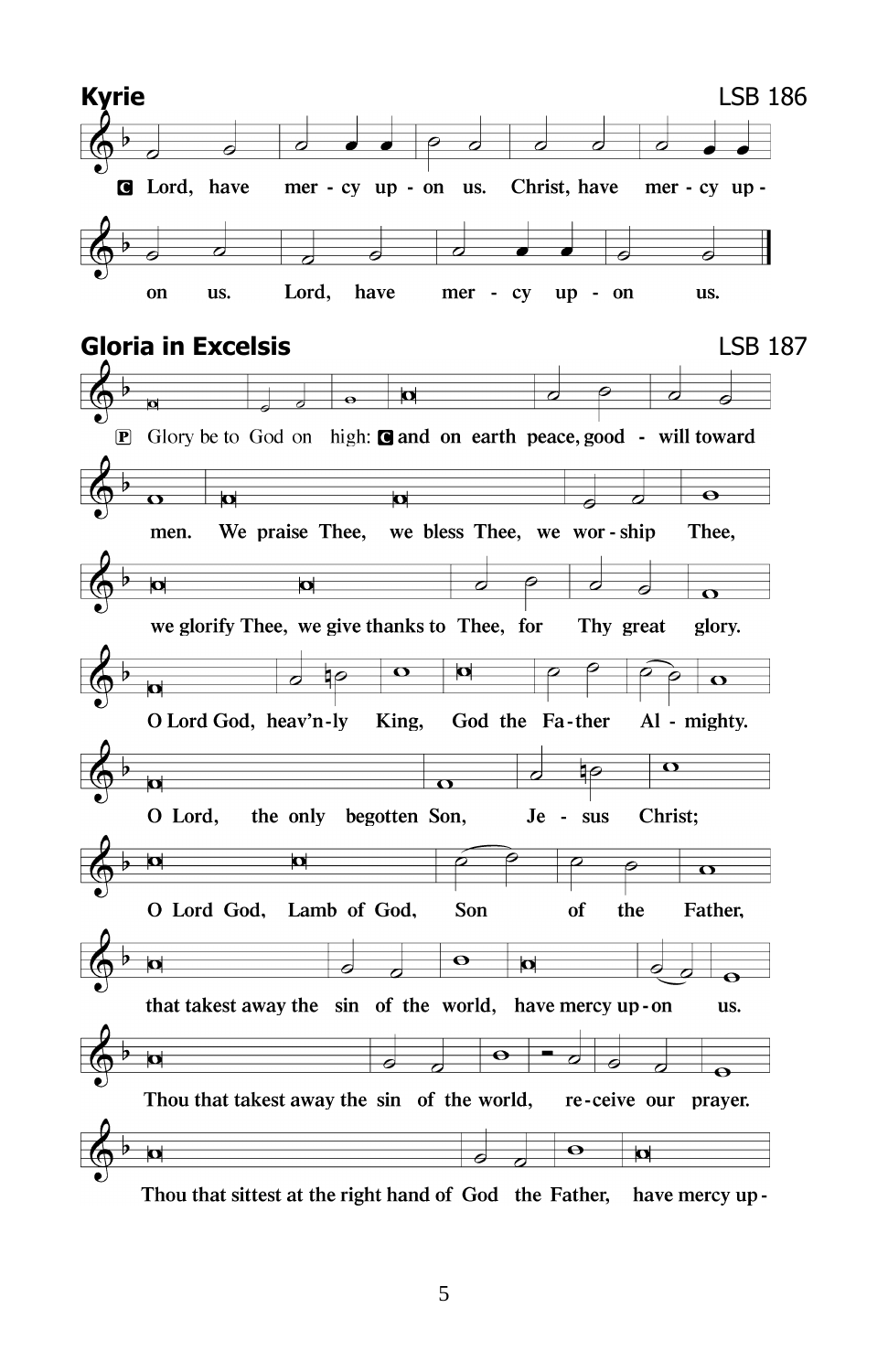

#### **Salutation and Collect of the Day**



 $\overline{P}$  Let us pray.

Almighty God, grant that we who have celebrated the Lord's resurrection may by Your grace confess in our life and conversation that Jesus is Lord and God; through the same Jesus Christ, Your Son, who lives and reigns with You and the Holy Spirit, one God, now and forever.



#### **First Reading Acts 5:12–32**

<sup>12</sup>Now many signs and wonders were regularly done among the people by the hands of the apostles. And they were all together in Solomon's Portico. <sup>13</sup>None of the rest dared join them, but the people held them in high esteem. <sup>14</sup>And more than ever believers were added to the Lord, multitudes of both men and women, 15so that they even carried out the sick into the streets and laid them on cots and mats, that as Peter came by at least his shadow might fall on some of them. <sup>16</sup>The people also gathered from the towns around Jerusalem, bringing the sick and those afflicted with unclean spirits, and they were all healed.

 $17$ But the high priest rose up, and all who were with him (that is, the party of the Sadducees), and filled with jealousy  $18$ they arrested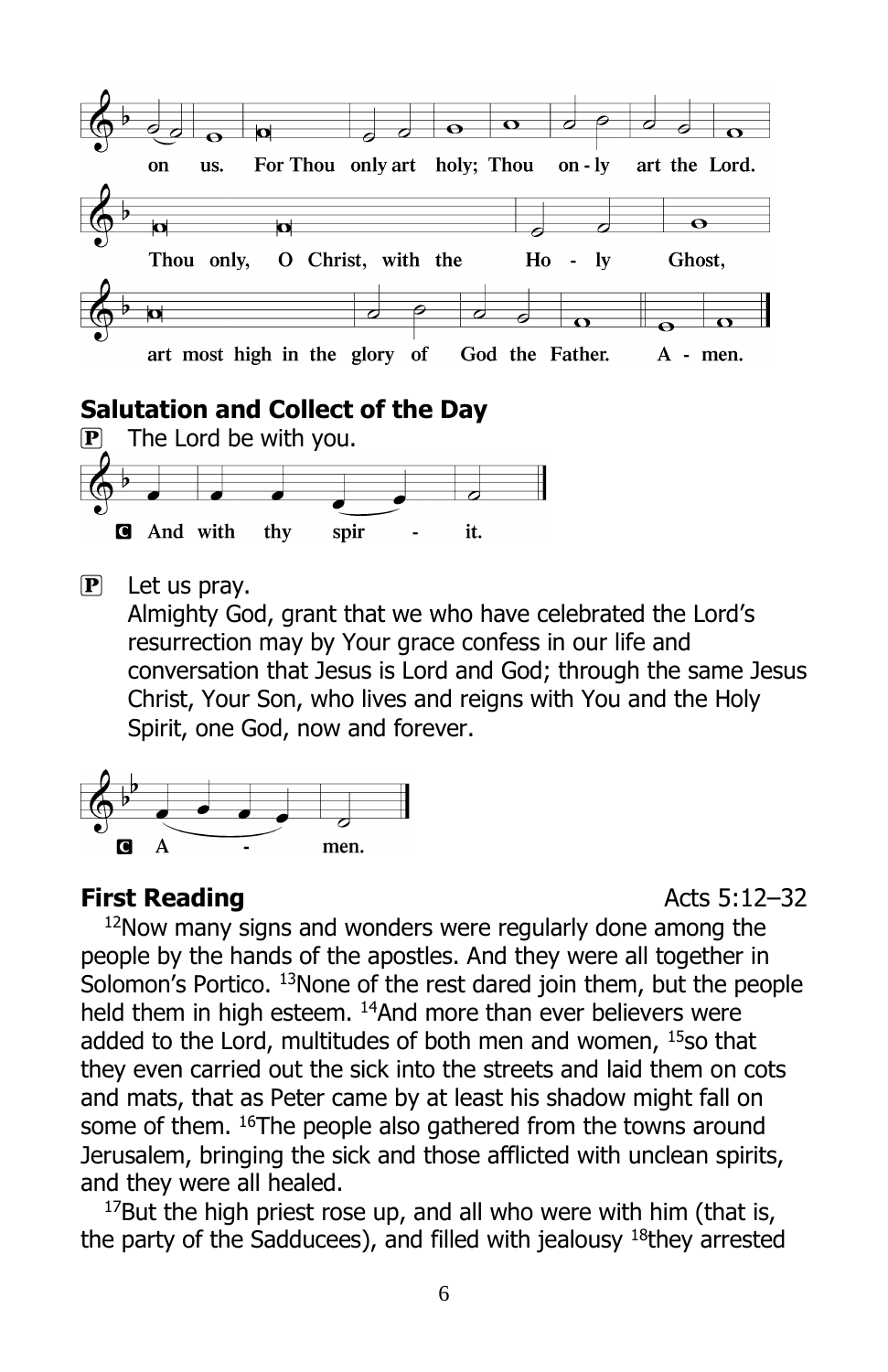the apostles and put them in the public prison.  $19$ But during the night an angel of the Lord opened the prison doors and brought them out, and said, <sup>20"</sup>Go and stand in the temple and speak to the people all the words of this Life." <sup>21</sup>And when they heard this, they entered the temple at daybreak and began to teach.

Now when the high priest came, and those who were with him, they called together the council and all the senate of Israel and sent to the prison to have them brought. <sup>22</sup>But when the officers came, they did not find them in the prison, so they returned and reported, <sup>23"</sup>We found the prison securely locked and the quards standing at the doors, but when we opened them we found no one inside."  $24$ Now when the captain of the temple and the chief priests heard these words, they were greatly perplexed about them, wondering what this would come to. <sup>25</sup>And someone came and told them, "Look! The men whom you put in prison are standing in the temple and teaching the people." <sup>26</sup>Then the captain with the officers went and brought them, but not by force, for they were afraid of being stoned by the people.

 $27$ And when they had brought them, they set them before the council. And the high priest questioned them, <sup>28</sup>saying, "We strictly charged you not to teach in this name, yet here you have filled Jerusalem with your teaching, and you intend to bring this Man's blood upon us." <sup>29</sup>But Peter and the apostles answered, "We must obey God rather than men. <sup>30</sup>The God of our fathers raised Jesus, whom you killed by hanging Him on a tree. <sup>31</sup>God exalted Him at his right hand as Leader and Savior, to give repentance to Israel and forgiveness of sins. <sup>32</sup>And we are witnesses to these things, and so is the Holy Spirit, whom God has given to those who obey Him."

- $\mathbf{P}$  This is the Word of the Lord.
- C **Thanks be to God.**

Gradual Matthew 28:7; Hebrews 2:7; Psalms 8:6

- $\mathbf{P}$  Christ has risen from the dead.
- C[ **God the Father has crowned Him with glory and honor.**
- $\mathbf{P}$  He has given Him dominion over the works of His hands;
- C **He has put all things under His feet.**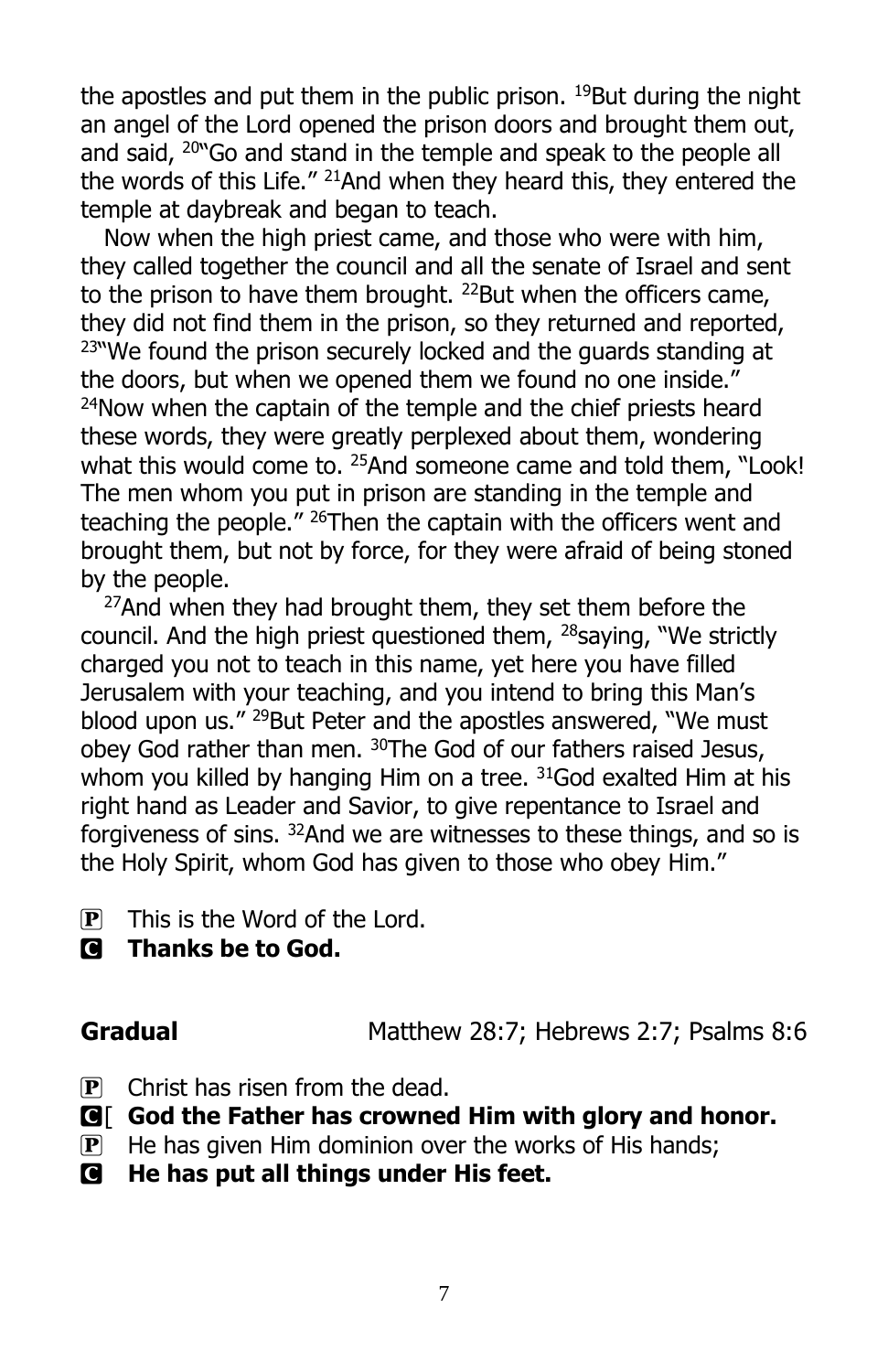4 John to the seven churches that are in Asia:

Grace to you and peace from Him who is and who was and who is to come, and from the seven Spirits who are before His throne, <sup>5</sup>and from Jesus Christ the faithful witness, the firstborn of the dead, and the ruler of kings on earth.

To Him who loves us and has freed us from our sins by His blood <sup>6</sup>and made us a kingdom, priests to His God and Father, to Him be glory and dominion forever and ever. Amen. <sup>7</sup>Behold, He is coming with the clouds, and every eye will see Him, even those who pierced Him, and all tribes of the earth will wail on account of Him. Even so. Amen.

8 "I am the Alpha and the Omega," says the Lord God, "who is and who was and who is to come, the Almighty."

9 I, John, your brother and partner in the tribulation and the kingdom and the patient endurance that are in Jesus, was on the island called Patmos on account of the word of God and the testimony of Jesus. <sup>10</sup>I was in the Spirit on the Lord's day, and I heard behind me a loud voice like a trumpet <sup>11</sup> saying, "Write what you see in a book and send it to the seven churches, to Ephesus and to Smyrna and to Pergamum and to Thyatira and to Sardis and to Philadelphia and to Laodicea."

 $12$ Then I turned to see the voice that was speaking to me, and on turning I saw seven golden lampstands,  $13$  and in the midst of the lampstands one like a Son of Man, clothed with a long robe and with a golden sash around His chest. <sup>14</sup>The hairs of His head were white like wool, as white as snow. His eyes were like a flame of fire, <sup>15</sup>His feet were like burnished bronze, refined in a furnace, and His voice was like the roar of many waters. <sup>16</sup>In His right hand He held seven stars, from His mouth came a sharp two-edged sword, and His face was like the sun shining in full strength.

<sup>17</sup>When I saw Him, I fell at His feet as though dead. But He laid His right hand on me, saying, "Fear not, I am the First and the Last,  $18$ and the living One. I died, and behold I am alive forevermore, and I have the keys of Death and Hades.

 $\overline{P}$  This is the Word of the Lord.

C **Thanks be to God.**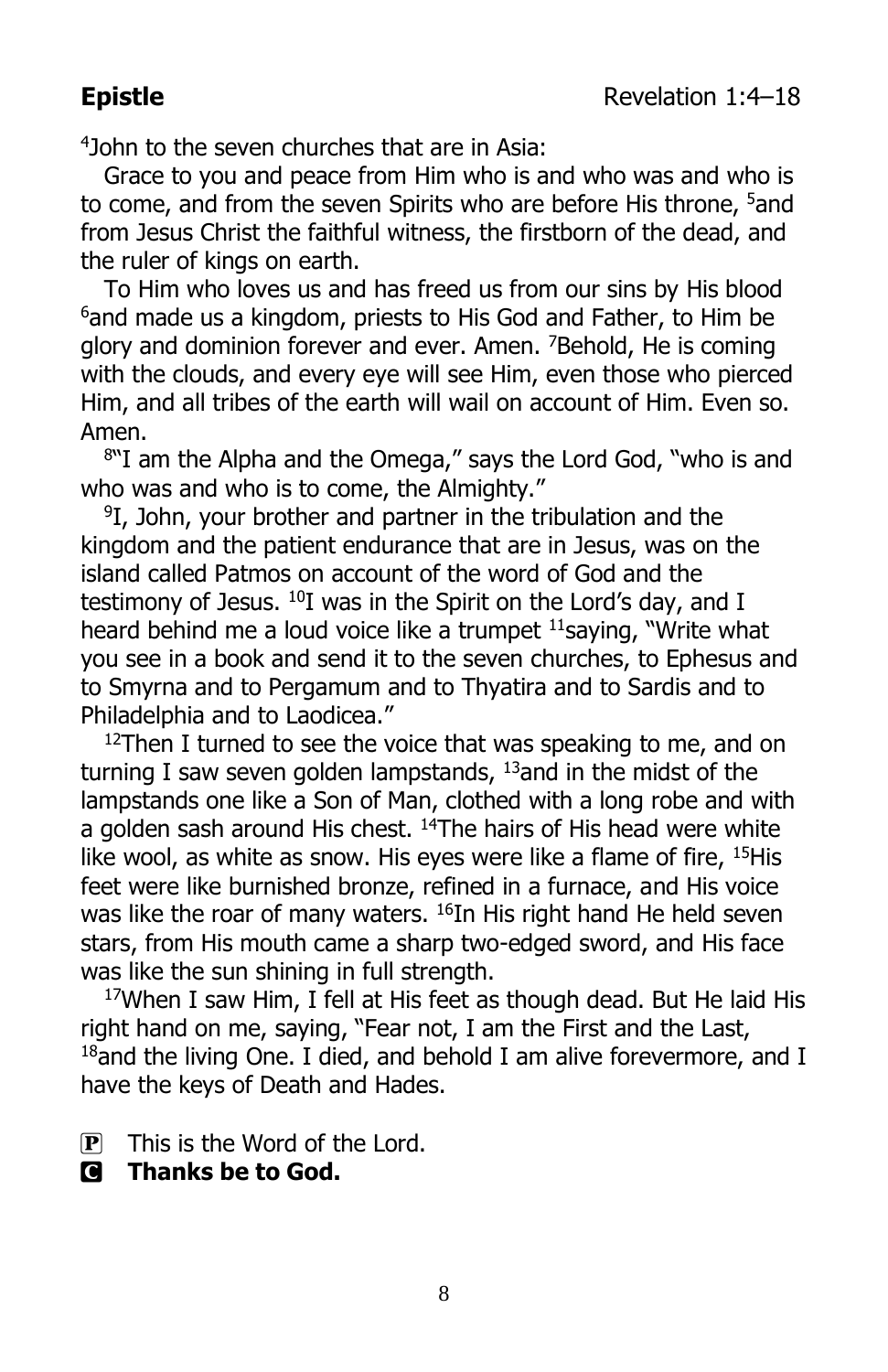



 $19$ On the evening of that day, the first day of the week, the doors being locked where the disciples were for fear of the Jews, Jesus came and stood among them and said to them, "Peace be with you." <sup>20</sup>When He had said this, He showed them His hands and His side. Then the disciples were glad when they saw the Lord.  $21$  Jesus said to them again, "Peace be with you. As the Father has sent Me, even so I am sending you." <sup>22</sup>And when He had said this, He breathed on them and said to them, "Receive the Holy Spirit.<sup>23</sup>If you forgive the sins of anyone, they are forgiven; if you withhold forgiveness from anyone, it is withheld."

<sup>24</sup>Now Thomas, one of the Twelve, called the Twin, was not with them when Jesus came. <sup>25</sup>So the other disciples told him, "We have seen the Lord." But he said to them, "Unless I see in His hands the mark of the nails, and place my finger into the mark of the nails, and place my hand into His side, I will never believe."

<sup>26</sup>Eight days later, His disciples were inside again, and Thomas was with them. Although the doors were locked, Jesus came and stood among them and said, "Peace be with you." <sup>27</sup>Then He said to Thomas, "Put your finger here, and see My hands; and put out your hand, and place it in My side. Do not disbelieve, but believe." <sup>28</sup>Thomas answered Him, "My Lord and my God!" <sup>29</sup>Jesus said to him, "Have you believed because you have seen Me? Blessed are those who have not seen and yet have believed."

 $30$ Now Jesus did many other signs in the presence of the disciples, which are not written in this book;  $31$  but these are written so that you may believe that Jesus is the Christ, the Son of God, and that by believing you may have life in His name.

P This is the Gospel of the Lord.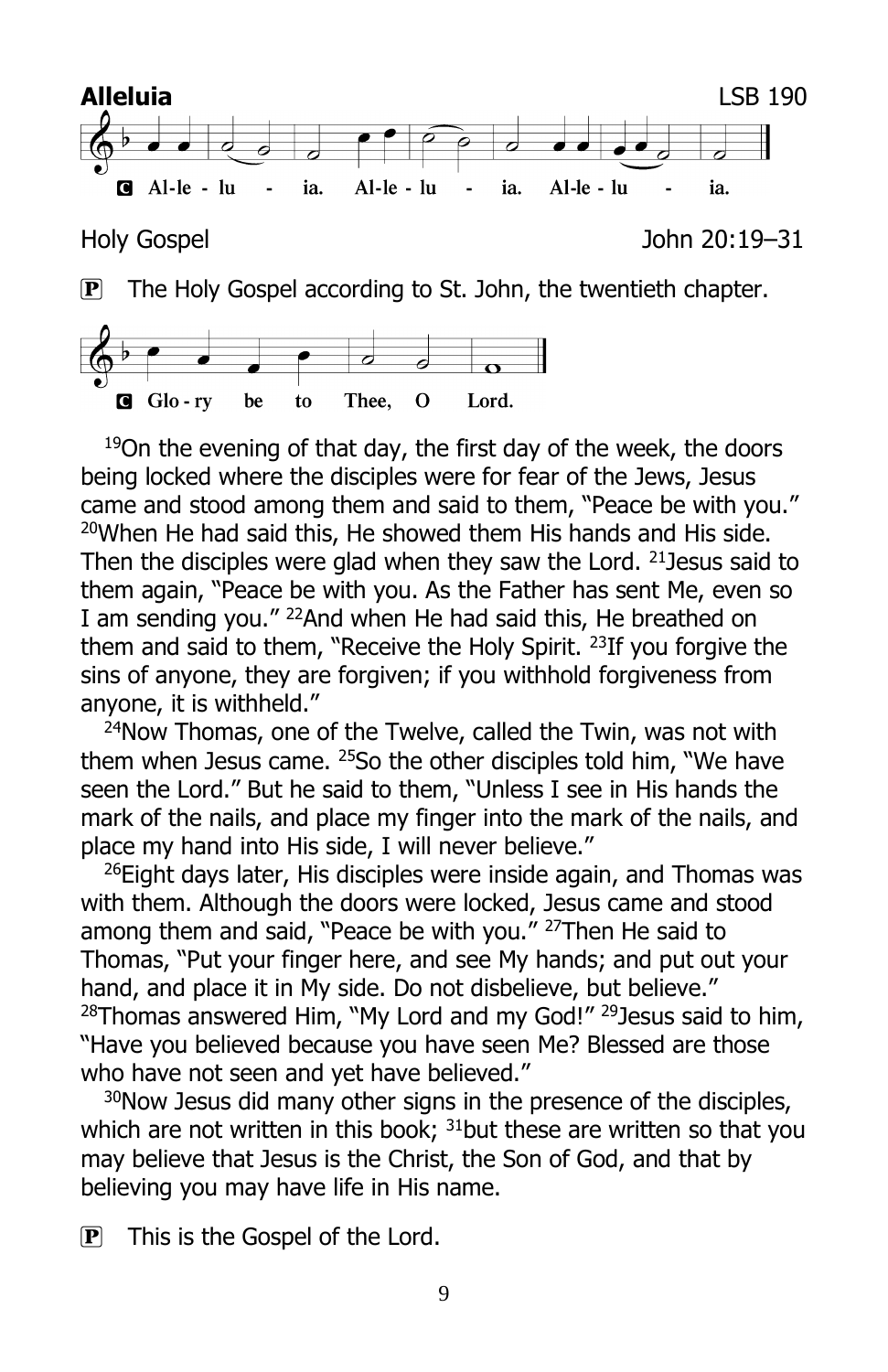

#### **Nicene Creed**

C **I believe in one God, the Father Almighty, maker of heaven and earth and of all things visible and invisible.**

**And in one Lord Jesus Christ, the only-begotten Son of God, begotten of His Father before all worlds, God of God, Light of Light, very God of very God, begotten, not made, being of one substance with the Father, by whom all things were made; who for us men and for our salvation came down from heaven and was incarnate by the Holy Spirit of the virgin Mary and was made man; and was crucified also for us under Pontius Pilate. He suffered and was buried. And the third day He rose again according to the Scriptures and ascended into heaven and sits at the right hand of the Father. And He will come again with glory to judge both the living and the dead, whose kingdom will have no end.**

**And I believe in the Holy Spirit, the Lord and giver of life, who proceeds from the Father and the Son, who with the Father and the Son together is worshiped and glorified, who spoke by the prophets. And I believe in one holy Christian and apostolic Church, I acknowledge one Baptism for the remission of sins, and I look for the**  resurrection of the dead and the life  $\div$  of the world to **come. Amen.**

**Hymn 469** Christ the Lord Is Risen Today

#### **Sermon Text** Acts 5:12-32

**Sermon** "This Shadow Changes Everything"

1. The shadow imagery speaks of God's .

2. But the shadow imagery can also .

3. Jesus' resurrection changes the shadow of death to  $\qquad \qquad$ .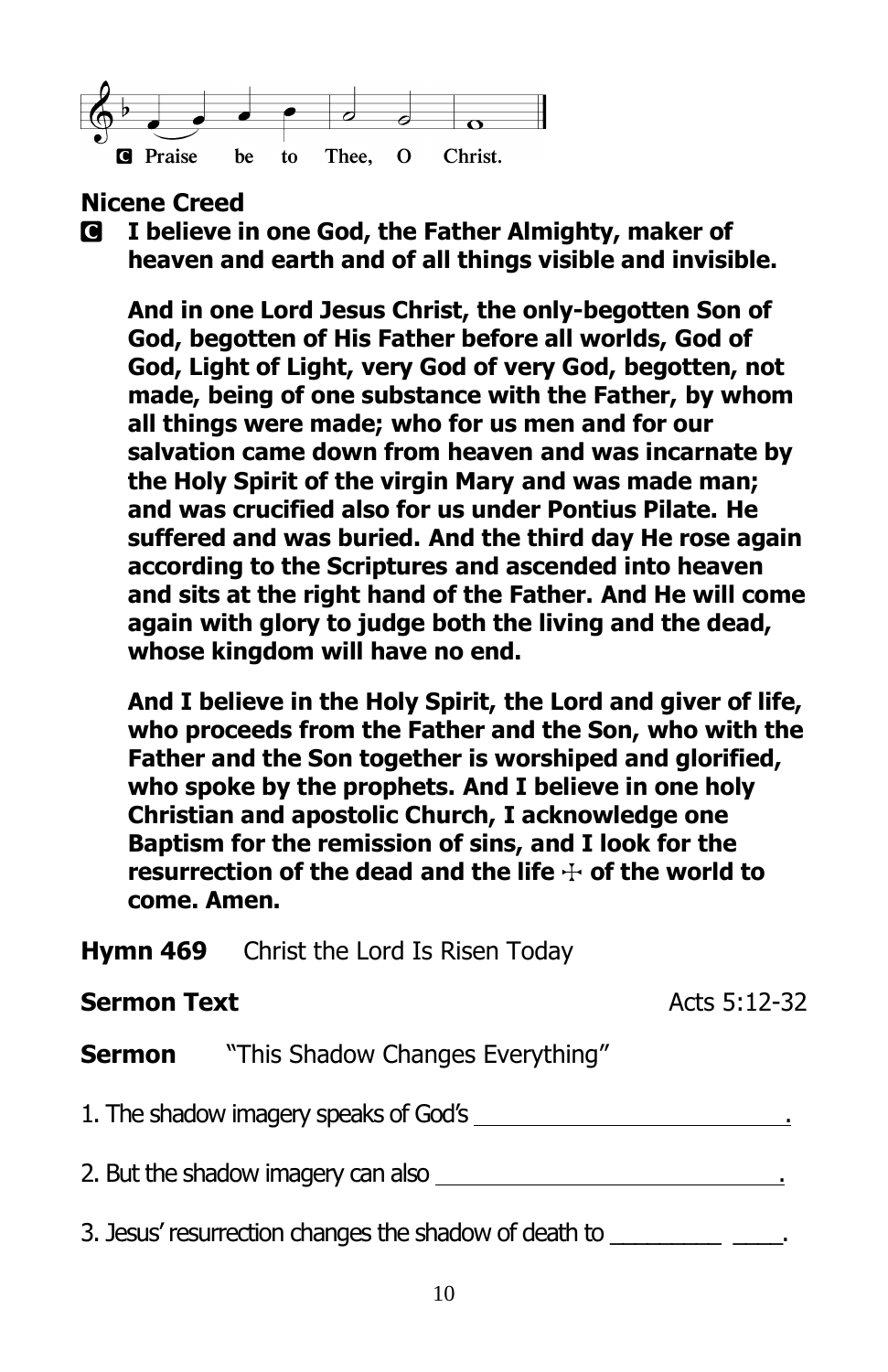#### **Prayer of the Church**





 $\mathbf{P}$  It is truly meet, right, and salutary that we should at all times and in all places give thanks to You, holy Lord, almighty Father, everlasting God. And most especially are we bound to praise You on this day for the glorious resurrection of Your Son, Jesus Christ, the very Paschal Lamb, who was sacrificed for us and bore the sins of the world. By His dying He has destroyed death, and by His rising again He has restored to us everlasting life. Therefore with Mary Magdalene, Peter and John, and with all the witnesses of the resurrection, with angels and archangels, and with all the company of heaven we laud and magnify Your glorious name, evermore praising You and saying: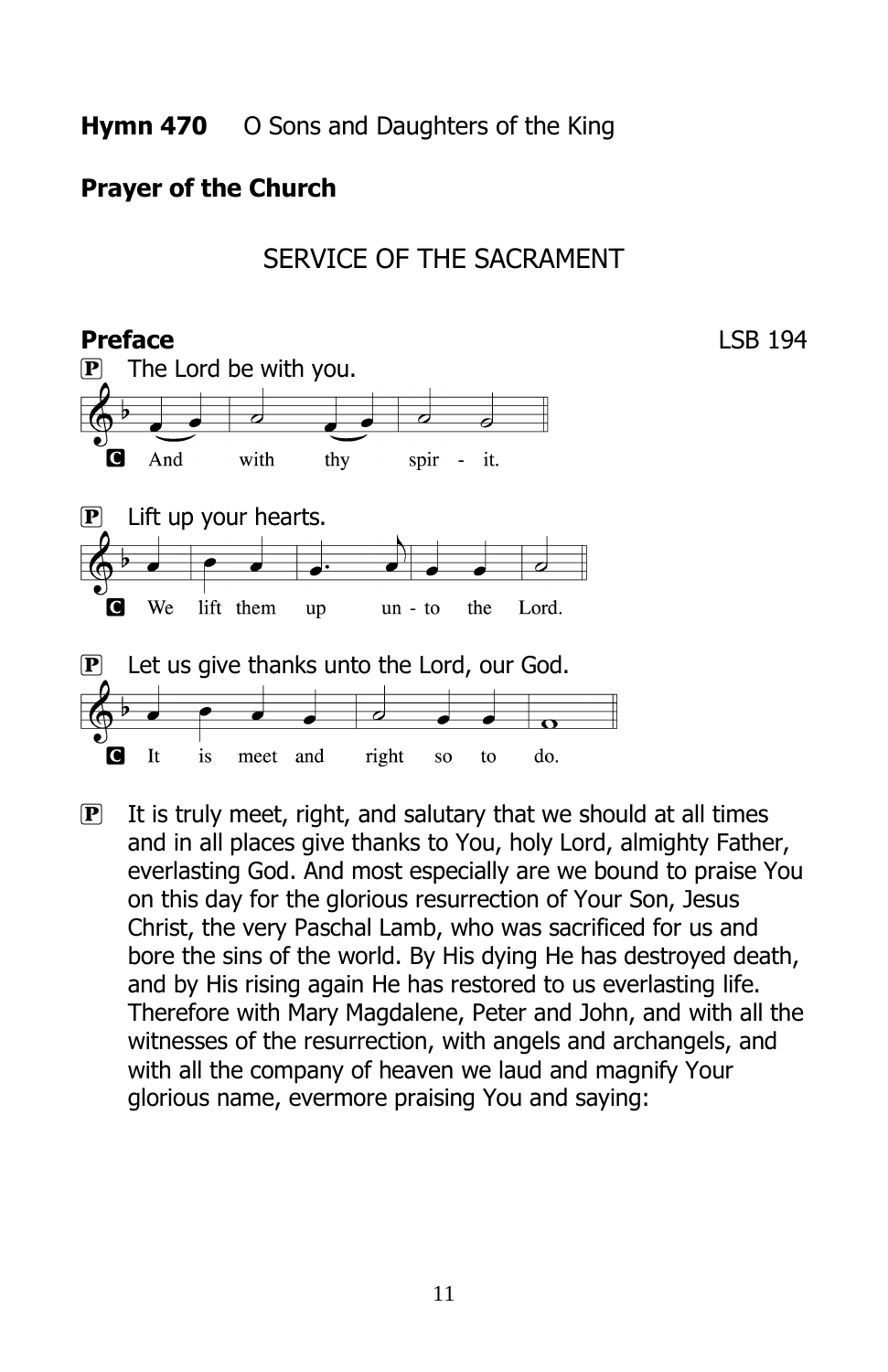

#### **Lord's Prayer** LSB 162

- $\mathbf{P}$  Lord, remember us in Your kingdom and teach us to pray:
- C **Our Father who art in heaven, hallowed be Thy name, Thy kingdom come, Thy will be done on earth as it is in heaven; give us this day our daily bread; and forgive us our trespasses as we forgive those who trespass against us; and lead us not into temptation, but deliver us from evil. For Thine is the kingdom and the power and the glory forever and ever. Amen.**

#### **The Words of Our Lord LSB 197**

#### **Pax Domini** LSB 197

 $\mathbf{P}$  The peace of the Lord be with you always.

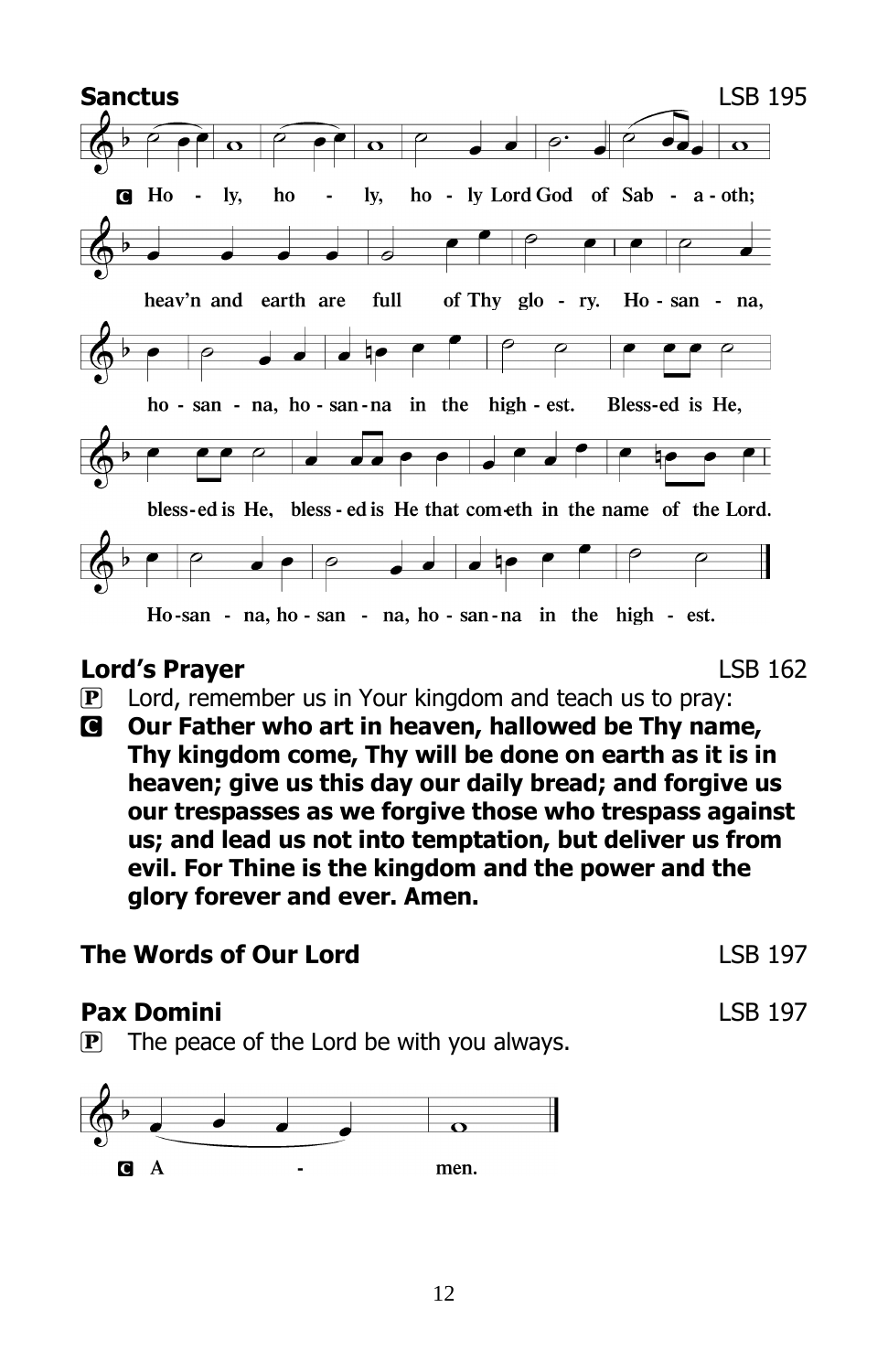

- **Hymn 642** O Living Bread from Heaven
- **Hymn 629** What Is This Bread
- **Hymn 633** At the Lamb's High Feast We Sing
- **Hymn 617** O Lord, We Praise Thee

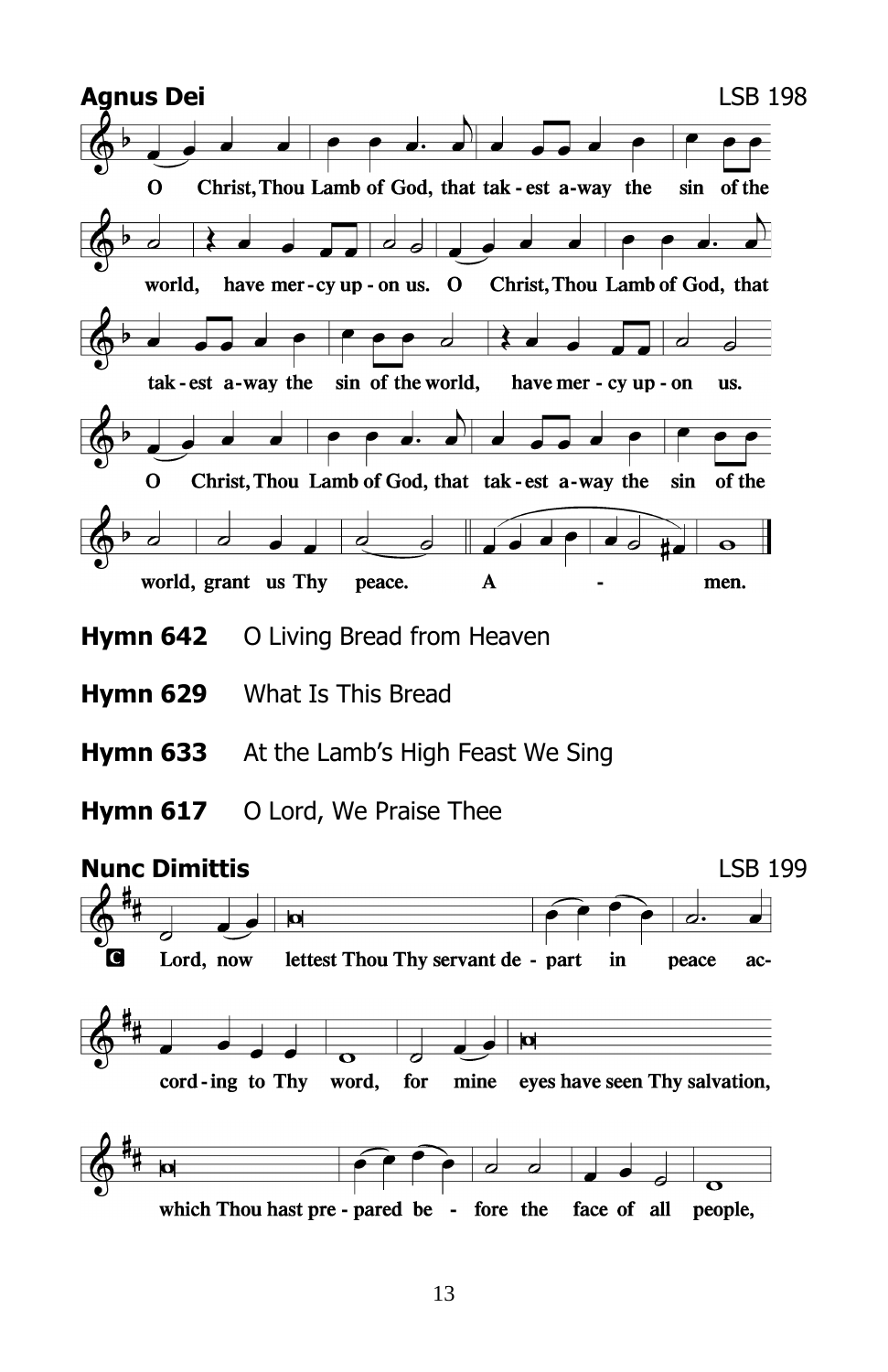

#### **Thanksgiving** LSB 200

 $\mathbf{P}$  O give thanks unto the Lord, for He is good,



 $\mathbf{P}$  Let us pray.

We give thanks to You, almighty God, that You have refreshed us through this salutary gift, and we implore You that of Your mercy You would strengthen us through the same in faith toward You and in fervent love toward one another; through Jesus Christ, Your Son, our Lord, who lives and reigns with You and the Holy Spirit, one God, now and forever.

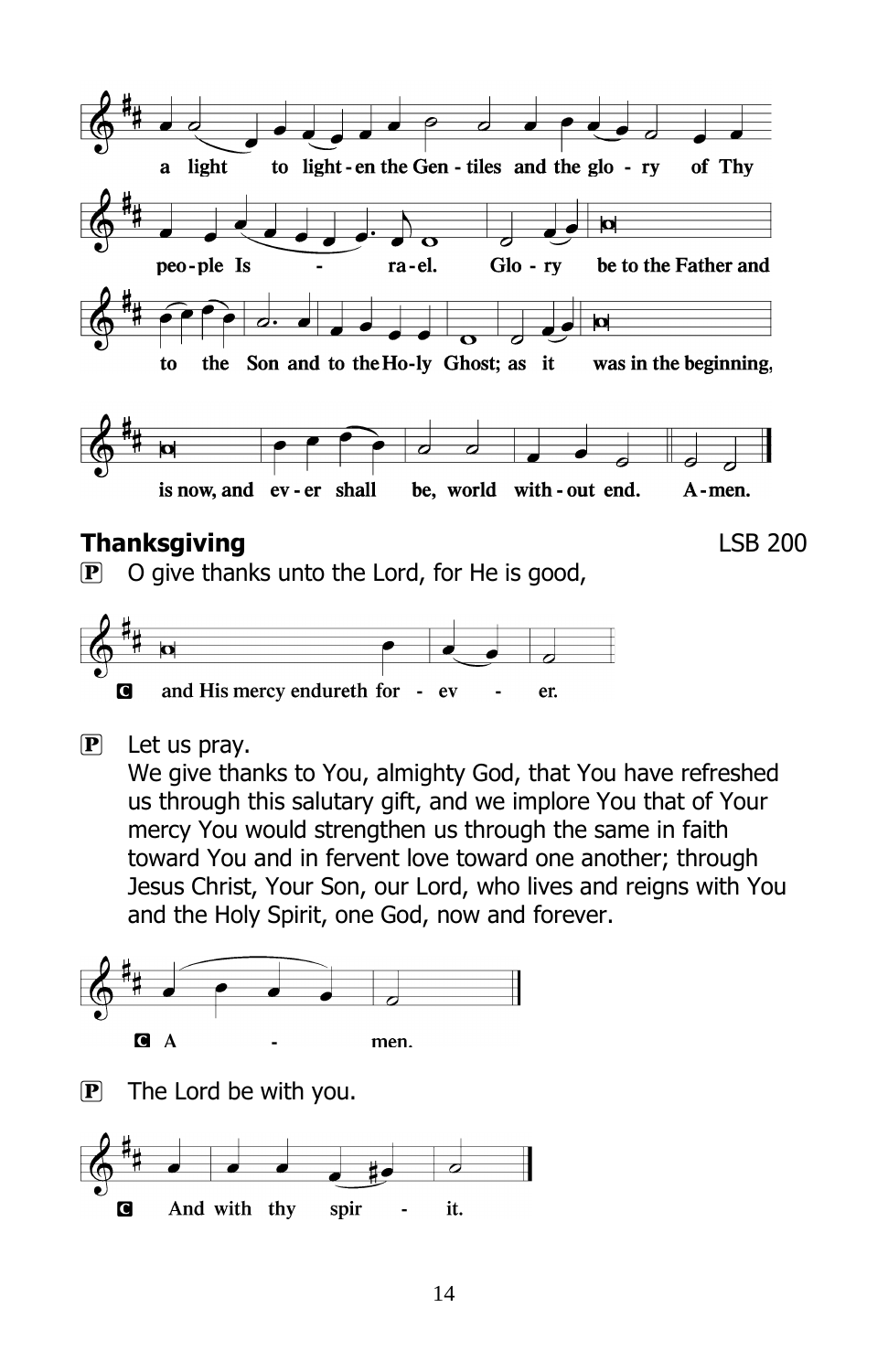#### **Benedicamus** LSB 202

P Bless we the Lord.

#### Thanks he to God. П

### **Benediction** LSB 202

 $\mathbf{P}$  The Lord bless you and keep you.

The Lord make His face shine upon you and be gracious unto you.

The Lord lift up His countenance upon you and  $\pm$  give you peace.



## **Hymn 487** Come, You Faithful, Raise the Strain

#### **Acknowledgments**

Divine Service, Setting Three from Lutheran Service Book

Unless otherwise indicated, Scripture quotations are from the ESV® Bible (The Holy Bible, English Standard Version®), copyright © 2001 by Crossway, a publishing ministry of

Good News Publishers. Used by permission. All rights reserved.

Created by Lutheran Service Builder © 2022 Concordia Publishing House.

**Flowers that adorn the altar.** If you have a special event, someone you'd like to remember or simply want to show your love and praise for the Lord by putting flowers on the altar, please consider signing up on the flower chart in the Narthex by the Altar Guild room. If you have any questions, please contact the church office.

**WE ARE IN NEED** of visitors for our shut-ins for the months of July and August. We visit about 15 home bound members each month. If you can help, **PLEASE** contact Ellen Tjernagel.

**Thank you to all** who serve the Lord through the gift of music: organists, pianists, school choirs & director; church choir director, bell choir, adult choir, trumpeters, and "extra" voices. You are appreciated. Alleluia!

15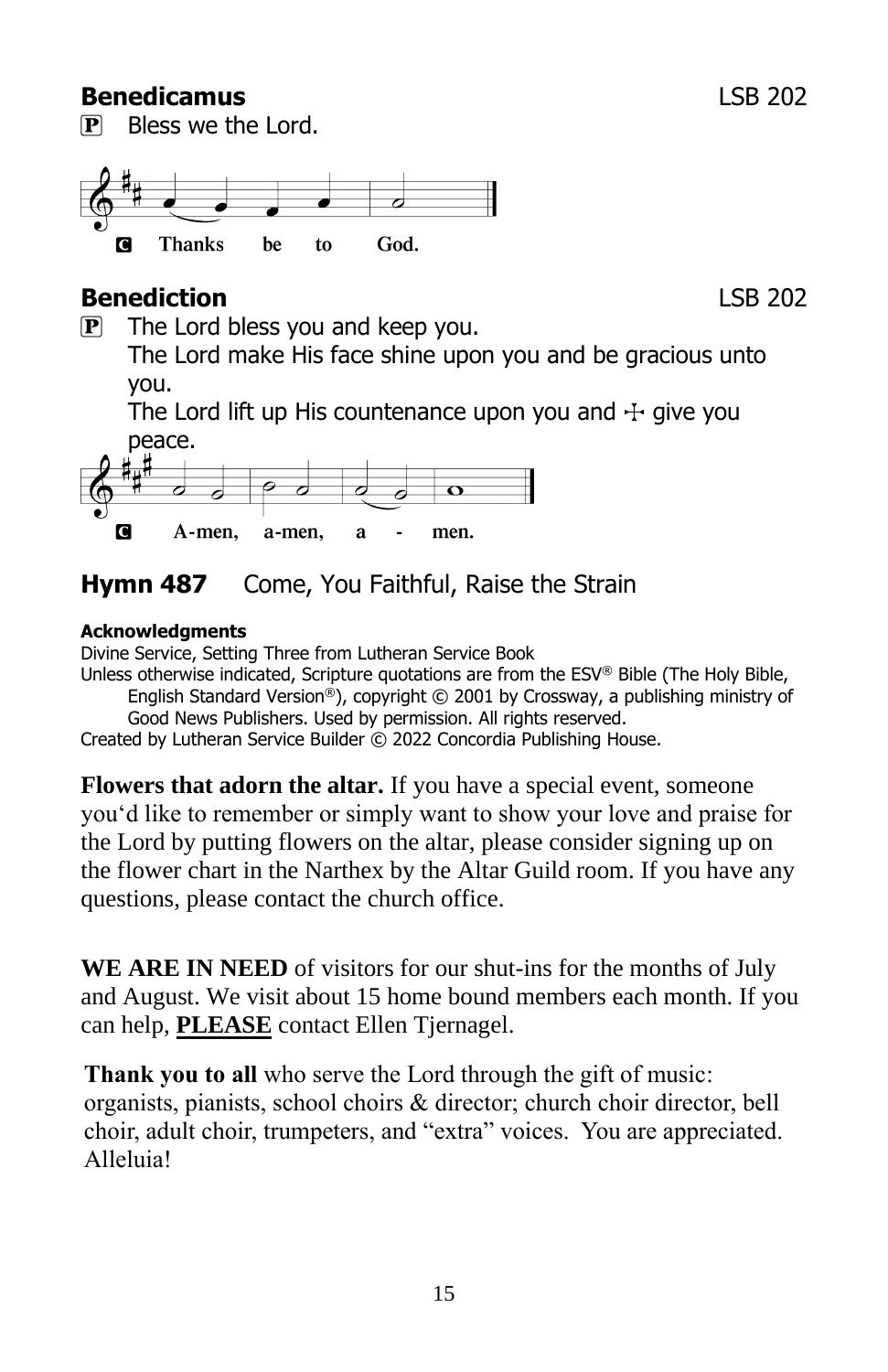#### **Calendar of Events**

| MON:          |  |
|---------------|--|
|               |  |
| <b>TUES:</b>  |  |
|               |  |
| WED:          |  |
|               |  |
| <b>THURS:</b> |  |
|               |  |
| FRI:          |  |
|               |  |
|               |  |
|               |  |
|               |  |
|               |  |
|               |  |

**We will install our new 2nd and 3rd grade teacher**, Mrs. Wendy Patterson, on May  $1<sup>st</sup>$ , during the church service. Mrs. Patterson is married to Will Patterson and has four beautiful daughters. She started her position with us in March, and has been a wonderful addition to St. Paul's Lutheran School. **We are also celebrating Anniversaries** for our Preschool teachers, Extended Care Director, and Kindergarten/ $1<sup>st</sup>$  Grade teacher on May  $1<sup>st</sup>$ . Christie Wonnacott is celebrating 21 years and Kelly Thornton 26 years in our preschool. Heather Middaugh has served in the Extended Care program for 18 years and LeeAnna VanSoest celebrates 11 years at St. Paul's School. Thank you for all your years of service both to God and our church and school! **PTL will be hosting a cake and punch reception** following the church service. You are invited to help us celebrate with all of our staff.

**Budget info:** Operating budget fund balance as of April 21, 2022 is \$111,200. This amount represents over 6 weeks of normal day-to-day expenses of the Church and School ministries.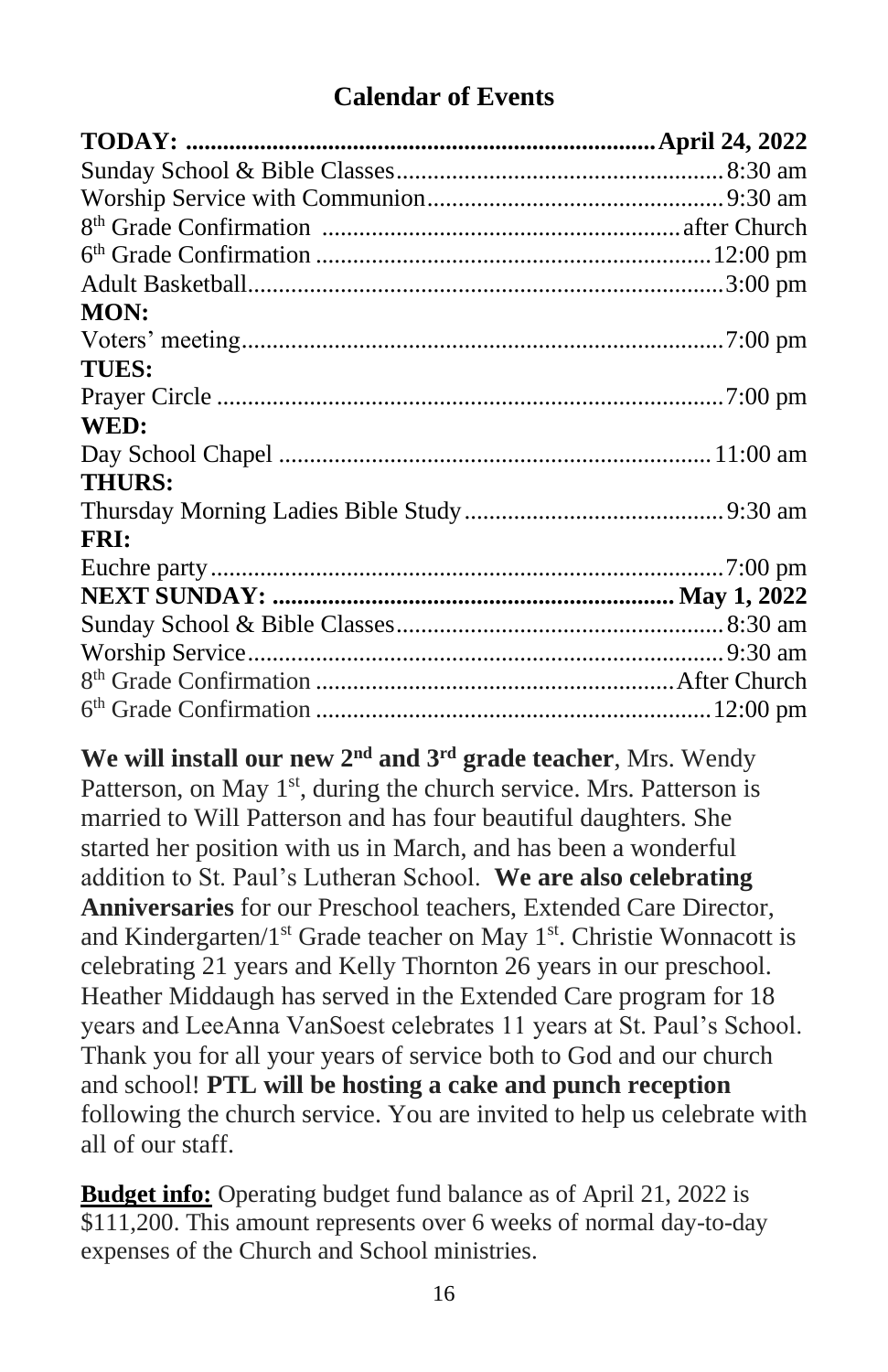**Evangelism**-In March volunteers delivered 24 welcome bags to new households in Bremen. These bags included information about St. Paul's Church and School, snacks, and small gifts. We will do this again in June. With that in mind we are asking for your help! First, please pray that we touch lives for Jesus. Second, we are seeking donations of 100% cotton yarn and/or knit or crocheted dish clothes to use as a gift in these bags. A basket will be in the Narthex by the mail slots for your donations. You may also call Deb Burcham to pick up. Third, if you would like to help deliver said bags let Deb know! Thank you for your help!!

**Attention for Ascension** We want to call attention to Pastor Bryan Reeves from Immanuel Lutheran Church, Richton Park, IL; who is "walking the talk". Pastor Reeves will be walking from Ascension Lutheran School in Gary, IN, 312 miles to St. Philip's Lutheran Church, Cleveland, OH, starting on April  $18<sup>th</sup>$ . His goal is to raise 3.12 million dollars for the relatively new Lutheran school in Gary. Please support him through prayer and follow his journey on TikTok, Facebook or YouTube. You can also support his fundraising efforts by donating through Nucleus Giving at [www.walk3](http://www.walk/)12.com

**Altar guild wishes to thank** all who donated towards lilies. Enough was received that the total cost of \$136.00 was covered. Also, to those who gave donations for the communion trays. The cost for those, too, is fully covered. May the Lord continue to bless your generosity.

**LWML: Indiana District Convention**, June 17-19, Ft. Wayne Concordia Lutheran High School. Registration now open online. If you'd like a paper copy, please ask Elaine Young. Three-day fee is \$50 (meals not included). An Ingathering will be collected throughout May. A list will be in the May Epistle, and a box in the entryway. Thank you in advance.

**Pew Bibles**-The Board of Christian Education is raising money for Pew Bibles. These Bibles will be placed with the hymnals for the use of our worshipers. The cost per Bible is approximately \$8.50 per Bible. We will need approximately 120 Bibles, if you would like to donate to this project please place your donation in the offering box and label it "Pew Bibles" or give it to a member of the Board of Christian Education. Thank you for your help.

**Save the Date!** This year's Vacation Bible School program will be June 20-24th from 9-11:30 am. The theme is **God's Wonder Lab-Jesus Does The Impossible!**